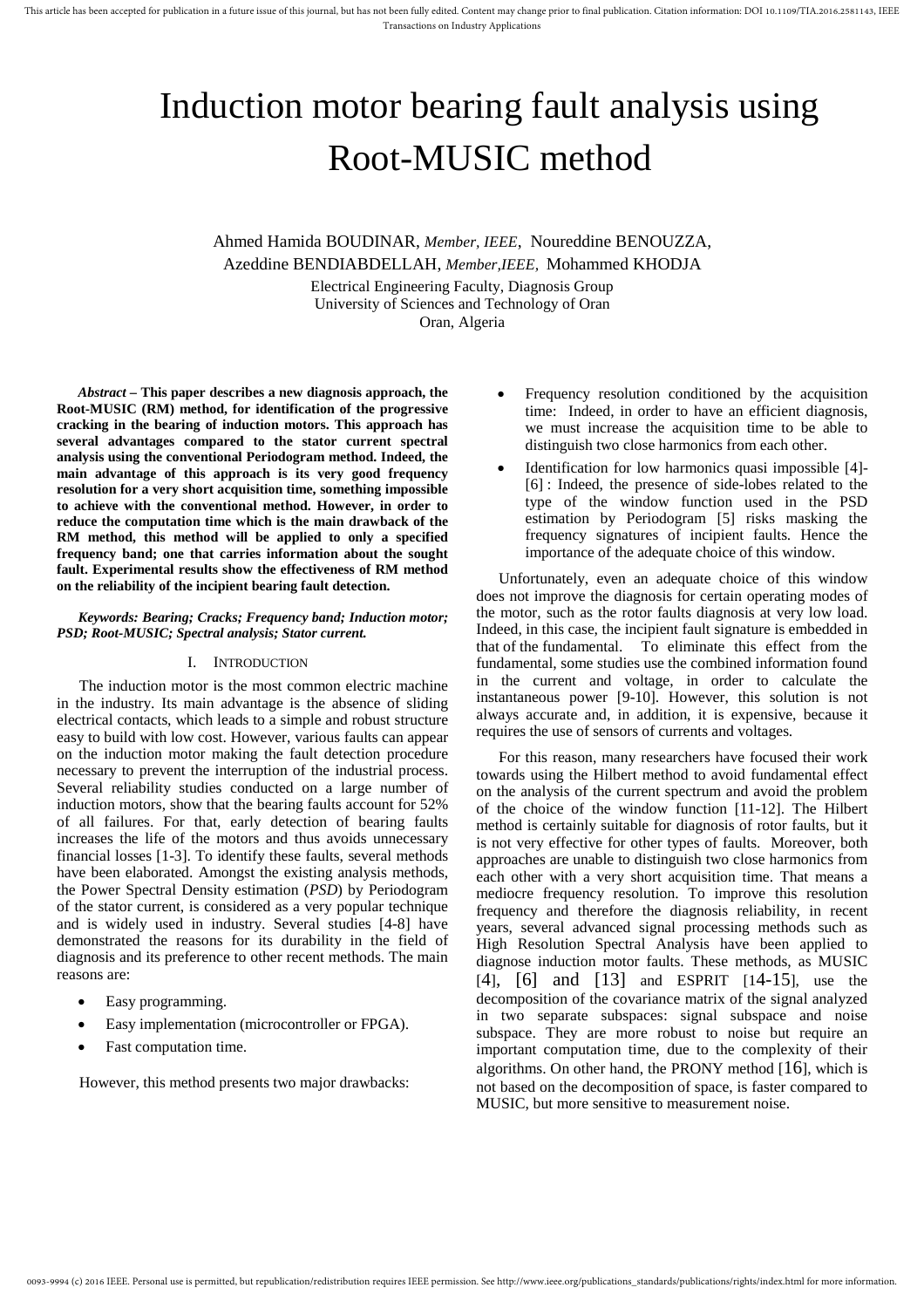Note that all these methods that we have just mentioned are inappropriate in the case of a signal analysis in the presence of a speed variation or load change. Indeed, for these two operating modes, signals are non-stationary and therefore require the use of other methods such as time-frequency methods and time-scale methods.

For the time-frequency methods, the most common approach because easy to program, is the Short Time Fourier Transform (STFT) [17-18]. This method allows monitoring the useful information of the signal depending on the speed variation for example. However its main disadvantage is its low resolution time-frequency. In the same family, another method based on the Wigner-Ville Distribution (WVD) [19] improves time-frequency resolution at the expense of the appearance of interference terms or cross terms around the frequencies of the signal, mainly due to noise contained in this signal. These cross terms can be mitigated by eliminating the noise effects thanks to a variant of the WVD called Smoothed Pseudo Wigner-Ville Distribution (SPWVD) [20]. Unfortunately, this procedure causes a relocation of frequencies, key parameter in the faults diagnosis. Finally among the time-scale methods, the most known method is undoubtedly, that based on the wavelet transform [21-24]. This method is very effective in the case of change of speed or load, but its major drawback is the complexity of interpreting the resulting spectra and the long computation time, in addition to the importance of the choice of the used wavelet.

In this paper, we are interested in fault diagnosis of induction motor bearings, operating at constant load and constant speed, by using a variant of the MUSIC method (Multiple SIgnal Classification), namely the Root-MUSIC method. Yet, the disadvantage of this method is the long computation time required for the motor diagnosis. In fact, if the model orders (that is the number of sought harmonics) and/or the number of used samples are important this will lead to an increase of the used memory size and consequently to an increase of the computation time.

Furthermore, we know that the signature of each type of faults is localized in a well specified frequency band of the stator current spectral [4]-[6]. Hence, the basic idea we are proposing in this paper, consists of not applying the *RM* method in the complete stator current spectrum, but only within certain frequencies bands susceptible to inform us on the presence or not of the sought faults in the motor. This will enable us to reduce the used memory space and consequently the computation time [4], [6]-[13]. From this fact, the experimental results obtained with this approach will be compared to the *PSD* classical method to illustrate the merits of this proposed method.

## II. STATOR CURRENT SPECTRUM CONTENTS

The application of the proposed Root-MUSIC method requires, like all spectral analysis methods regardless of the technique used (the current or the vibration), prior knowledge of the bearing dimensions to diagnose, in order to locate and interpret the frequency signature of sought fault.

For this purpose, it should be known that the rollingelement bearings act as an electromechanical interface between the stator and the rotor. In addition, they represent the holding element from the axis of the machine to ensure proper rotation of the rotor. The bearings are constituted by two races, the inner race and the outer race, balls and the cage which ensures equidistance between the balls as is shown in Fig. 1 [25].



Fig. 1. Geometry of a rolling-element bearing.

Failures may affect the bearing on both races, on the ball or on the cage. Several studies have shown that the failure of each bearing element is manifested by a vibrational frequency characterizing the fault type [25-26].

Characteristic frequency of the outer race fault

$$
f_o = \frac{N_b}{2} f_r \left( I - \frac{B_D}{C_D} \cos \beta \right) \tag{1}
$$

Characteristic frequency of the inner race fault

$$
\vec{r}_i = \frac{N_b}{2} f_r \left( I + \frac{B_D}{C_D} \cos \beta \right) \tag{2}
$$

Characteristic frequency of the ball fault

*f*

*f*

$$
f_{ball} = \frac{C_D}{B_D} f_r \left( I - \frac{B_D^2}{C_D^2} \cos^2 \beta \right)
$$
 (3)

Characteristic frequency of the cage fault

$$
C_{cage} = \frac{1}{2} f_r \left( I - \frac{B_D}{C_D} \cos \beta \right)
$$
 (4)

Where  $N_b$  is the number of bearing balls,  $B_D$  and  $C_D$  are the ball and the cage diameter respectively,  $\beta$  the contact angle and  $f_r$ the mechanical rotor frequency.

Furthermore, Schoen showed in [26] that bearing faults signatures appear in the stator current spectrum at the following frequencies:

$$
f_{\text{bear}}(Hz) = |f_s \pm k \cdot f_v|
$$
 with  $k = 1, 2, 3...$  (5)

Where  $f_s$  is the supply frequency and  $f_v$  the fault characteristic frequency  $(f_o, f_i, f_{cage}$  or  $f_{ball}$ )

It should be noted, that a preliminary calculation of these frequencies allows an optimization of the fault diagnosis of bearings because it enables us to know in advance the frequency bands where the fault signature is likely to appear.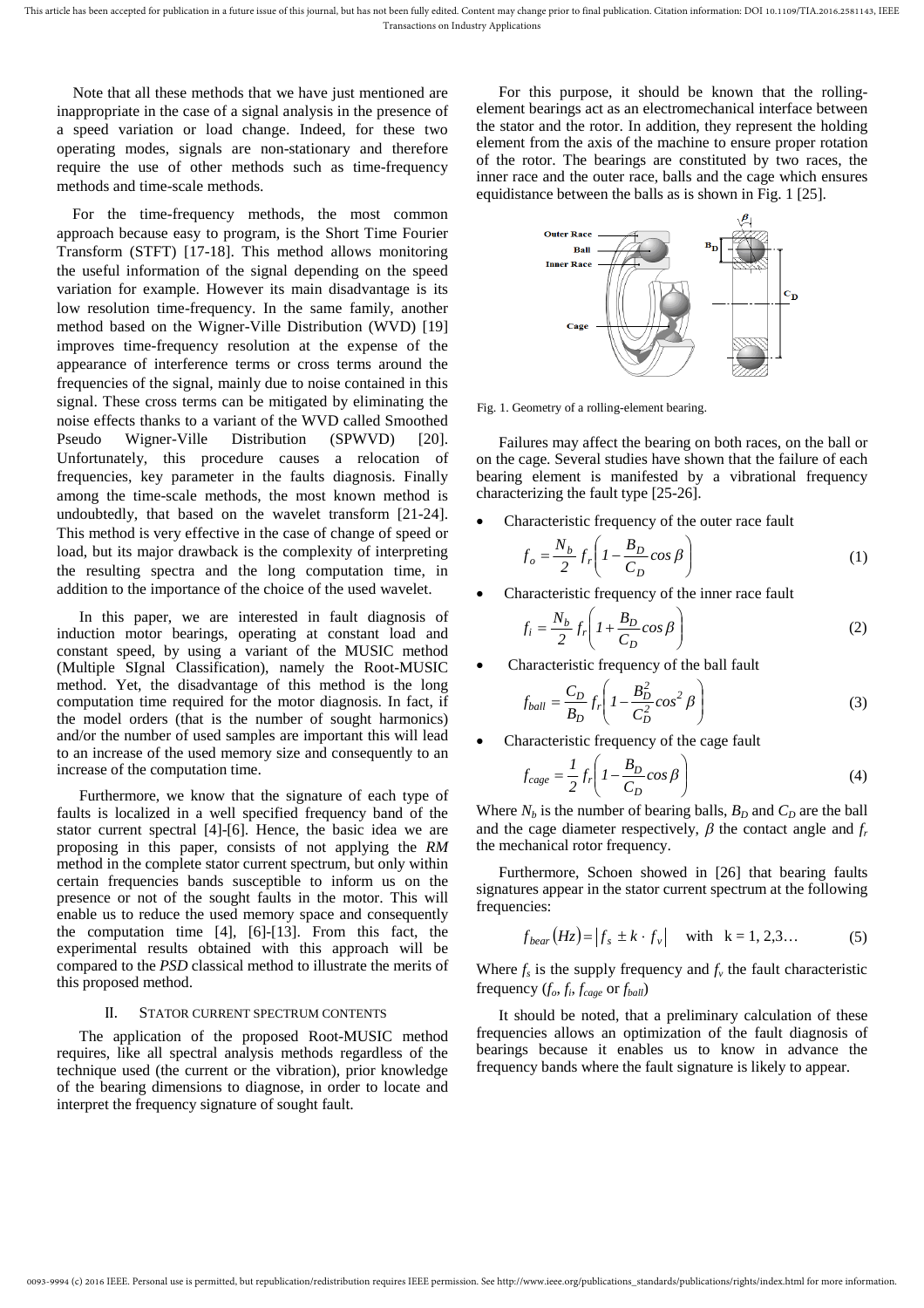## III. ROOT-MUSIC METHOD

## *A. Data Model*

The RM method is defined as a high resolution method. It is a variant of the MUltiple SIgnal Classification (MUSIC) [4], [6]-[27]. This method assumes that the discrete-time signal  $i_s(n)$  can be represented by L complex sinusoids in a noise *w(n),* as follows:

$$
i_{s}(n) = \sum_{i=1}^{L} I_{i} e^{\int_{i=1}^{j(2\pi} \frac{f_{i}}{f_{sf}} n + \phi_{i})} + w(n); \quad n=0, 1, ..., N-1
$$
 (6)

Where  $f_{sf}$  is the sampling frequency,  $N$  is the sampling number.  $I_i$ ,  $f_i$ ,  $\phi_i$  represent the amplitude, frequency, and initial phase angle of the  $i<sup>th</sup>$  harmonic respectively,  $w(n)$  is a white noise. We note that (6) represents well the stator current model in the discrete time-domain.

## *B. Principle of Root-MUSIC method*

The principle of this method also known as the subspace method is based on the Eigen decomposition of the autocorrelation matrix of the signal to be processed [4], [6], [16]-[27]. The estimated autocorrelation matrix  $R_i$  of measurement signal  $i<sub>s</sub>(n)$ , represented by (7), is the sum of two autocorrelation matrices, these are the signal matrix  $R_s$  and the noise matrix *Rw*.

$$
R_i = R_s + R_w = S.A.S^H + \sigma_w^2 I \tag{7}
$$

• *S* is the Vandermonde matrix:  $S = [s_1 \dots s_i \dots s_L]$ 

with 
$$
s_i = \begin{bmatrix} \frac{j.2\pi.f_i}{fsf} & \frac{j.4\pi.f_i}{fsf} & \frac{j.2\pi.(N-1).f_i}{fsf} \\ 1 & e^{-fsf} & e^{-fsf} & \dots & e^{-fsf} \end{bmatrix}^T
$$
 (8)

*A* is the powers matrix of harmonics.

$$
A = diag\begin{bmatrix} I_1^2 & I_2^2 & \dots & I_L^2 \end{bmatrix} \tag{9}
$$

• *H* represents the Hermitian operator.  $\sigma_w^2$ , and *I* are the noise variance of the white noise and the identity matrix of size (*N* x *N*) respectively.

The Eigen decomposition of the autocorrelation matrix of the signal  $R_i$  is given by the following relation [6]:

$$
R_i = \sum_{k=1}^{N} \lambda_k u_k u_k^H = U_s \cdot D_s U_s^H + U_w \cdot D_w U_w^H \qquad (10)
$$

Where the matrices  $U_s$  and  $U_w$  are composed by the Eigen vectors  $u_k$  related to Eigen values arranged in descending order  $\lambda_k$ . The matrices  $D_s$  and  $D_w$  are diagonal matrices made by Eigen values  $\lambda_k$ .

$$
U_{s} = [u_{1} ... u_{L}] ; D_{s} = diag[\lambda_{1} ... \lambda_{L}]
$$
  
\n
$$
U_{w} = [u_{L+1} ... u_{N}] ; D_{w} = \sigma_{w}^{2} . I_{N-L}
$$
\n(11)

Equations (10) and (11) show that, we can divide the global space into two groups or subspaces [6]:

 Signal subspace: composed of the Eigen values corresponding to the *L* largest Eigen values.

 Noise subspace: composed of the Eigen values corresponding to the *N-L* remaining Eigen values.

Theoretically, all Eigen values corresponding to the noise subspace are equal to  $\sigma_w^2$ . For this reason,  $D_w$  is written in the form given by  $(11)$ . By comparing  $(7)$ ,  $(10)$  and  $(11)$  we can write:

$$
R_i U_w = S.A.S^H.U_w + \sigma_w^2 U_w
$$
 (12)

This implies that:  $S^H \cdot U_w = 0$ (13)

The problem comes down therefore to compute the solutions of (13). These solutions or roots appear accordingly on (or near) the unit circle. Unfortunately in reality, this is not too simple since the localization is not easy in the noise signal presence, because the roots corresponding to the sought frequencies are no more situated on the unit circle but mixed with the other solutions. To keep away the parasites roots from the unit circle and hence decrease the error probability, *RM* method considers that the whole set of the Eigen vectors are associated to the noise space  $E_w$  in order to obtain a better robustness with respect to the noise. We have therefore to solve the following equation [6], [15]-[27]:

$$
s_i^H U_w U_w^H . s_i = 0 \tag{14}
$$

The phases of the *L* closest roots to the unit circle will correspond to the sought frequencies. These frequencies will be computed directly from the following relation [6]:

$$
f_i = \frac{f_{sf}}{2\pi} \cdot \arg(e^{j.2\pi \cdot \frac{f_i}{f_{sf}}}) \quad \text{with } i = 1,...,L \quad (15)
$$

Knowing the frequencies of the sought harmonics, we can therefore determine the amplitudes of these components by using the following equation:

$$
R_{s} = S.A.S^{H} = \sum_{k=1}^{L} (\lambda_{k} + \sigma_{w}^{2}) u_{k}.u_{k}^{H}
$$
 (16)

We notice that it is easier to inverse Rs rather than to inverse S. In these conditions, the amplitudes are estimated by [4], [6]:

$$
A^{-1} = \frac{1}{S^H R_s^{-1} S}
$$
 (17)

Where: 
$$
\begin{cases} R_s^{-1} = \sum_{k=1}^{L} \frac{1}{\lambda_k + \sigma_w^2} u_k u_k^H \\ \sigma_w^2 = \frac{1}{N - L} \sum_{k=L+1}^{N} \lambda_k \end{cases}
$$
 (18)

# IV. IMPROVEMENTS OF THE ROOT-MUSIC METHOD

The major drawbacks of RM method are [4], [27]:

- The computation time which is very important and that increases with the samples number and the model order L. Note that in our paper, L represents the sought faults.
- The number of the sought harmonics estimation (L).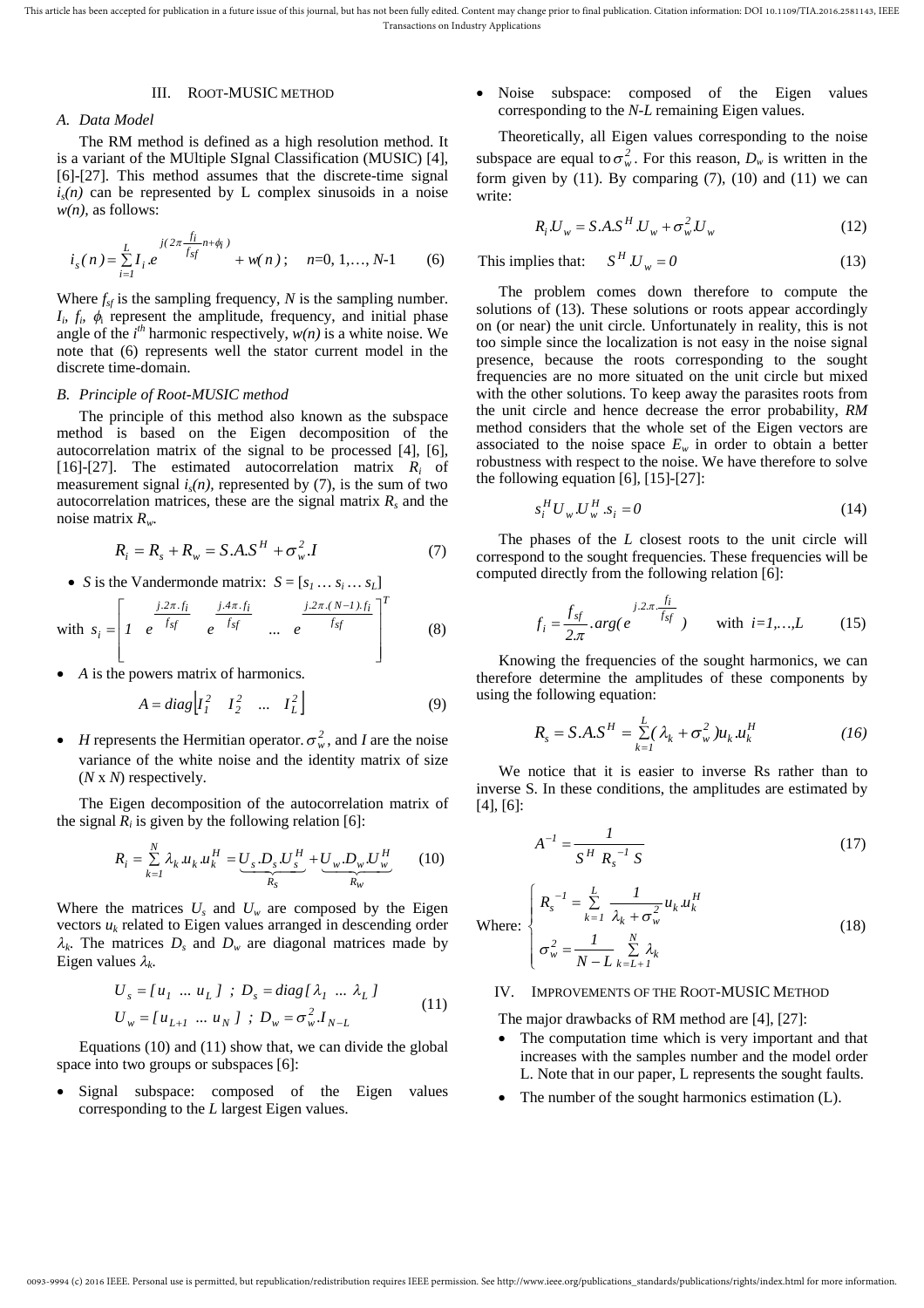To solve these drawbacks, we propose the following solutions:

# *A. First Solution:*

Several studies have demonstrated that the signature of each type of faults are localized on a well precise frequency band of the stator current spectrum; the suggested idea consists therefore in processing the data on a given frequency band and not on all the spectrum of the stator current. This solution will hence enable us to reduce the length of the spectrum and consequently will reduce the computation time [4], [6]-[13].

Hence, *RM* method will be applied solely to a frequency band defined by a low cut-off frequency  $f_l$  and a high cut-off frequency  $f_h$ . These cutoff frequencies will be selected on the spectrum width  $[0, f<sub>sf</sub>/2]$ , depending on the type of the studied fault. With this solution, the processing will be done on 2.*N*.*f*<sub>*p*</sub> / *f*<sub>*sf*</sub> samples where  $f_p = f_h - f_l$  and not on the *N* samples, these reducing the computation time.

To confirm the positive contribution of this solution with respect to the computation time, several tests have been carried out [4], [6]. Thus, on the basis of several new tests, the computation time is equal to 147.53 s for the fundamental identification only  $(L=1)$ , with the original Root-MUSIC method, see Table *I*. Note that we obtained these results by considering a signal of 10000 samples and using a PC equipped with a dual-core processor of 2 GHZ and 3 GB of RAM.

TABLE I SPEED COMPUTATION COMPARISON

| <b>Method</b>                  | Data<br>length | <b>Fundamental Identification</b><br>(Frequency / Magnitude) | Computation<br>time(s) |
|--------------------------------|----------------|--------------------------------------------------------------|------------------------|
| Original Root-<br><b>MUSIC</b> | 10000          | 50.003 Hz / 16.44 dB                                         | 147.53                 |
| Improved<br>Root-MUSIC         | 136            | 50.004 Hz/16.15 dB                                           | 0.4                    |

Unfortunately if the size of the signal increases a hundred thousand samples, then the computation time quickly becomes prohibitive. This problem occurs because of the roots calculation (see equation (14)) and the matrix inversion (see equation (17)). This problem becomes even more complex, if the number of the sought harmonics (L) is higher.

By cons, our solution, which is to seek the desired harmonics only within a defined band, avoids this problem. In fact, Table *I* shows that the improved Root-MUSIC allows to reduce the data length (136 samples) and the computation time (0.4 s) by considering an analysis band [40 Hz 60 Hz] for the identification of the fundamental  $(L = 1)$ .

# *B. Second Solution:*

The *RM* performances can be completely deteriorated by choosing a wrong value of the model order *L*. In fact, if *L* is too small, then we can lose the harmonics of low amplitudes. By cons, if *L* is too large, then the spectrum may contain spurious harmonics. To determine this parameter, various estimation criterions have been developed [6], [27-28].

As a solution, we propose in this paper to set the number of the sought harmonics to  $1 (L = 1)$ . In fact, the proper selection of the frequency band to be processed, enables the identification of a single harmonic, that of the sought fault.

The next procedure describes the steps to follow for the analysis and processing of the phase stator current using the proposed approach:

1. Acquisition of the phase current.

2. Determination of the processed frequency band, the band which is likely to show the signature of the sought fault.

3. Choice of the sought harmonics number (in this paper,  $I=1$ ).

4. Application of the Root-MUSIC to the *2.N.fp/fsf* samples.

5. Verification if the localized frequency corresponds to that obtained by calculation.

# V. EXPERIMENTAL RESULTS

# *A. Test rig and acquisition parameters*

The main experimental tests that are being presented in this paper are carried out by the diagnosis group in the laboratory of development of electrical drives "*LDEE*". The motor used in the experimental investigation is a three-phase squirrel cage motor coupled to a DC generator. The motor parameters are: 3kW, 1410 rpm, 50Hz, 4 poles. The measuring system includes two current Hall Effect sensors (Fluck i30s), an anti-aliasing filter *AAF* (realized in our laboratory) with a 400 Hz adjustable cut-off frequency chosen for our tests, and an acquisition card (NI-6330). The whole set is connected to a computer for viewing the processed sensed signal as shown in Fig. 2. In addition, a tachometer (Ono Sokki HT-341) is used for measuring the actual shaft speed of the motor.



b. Photo of test rig

Fig. 2. Realised test rig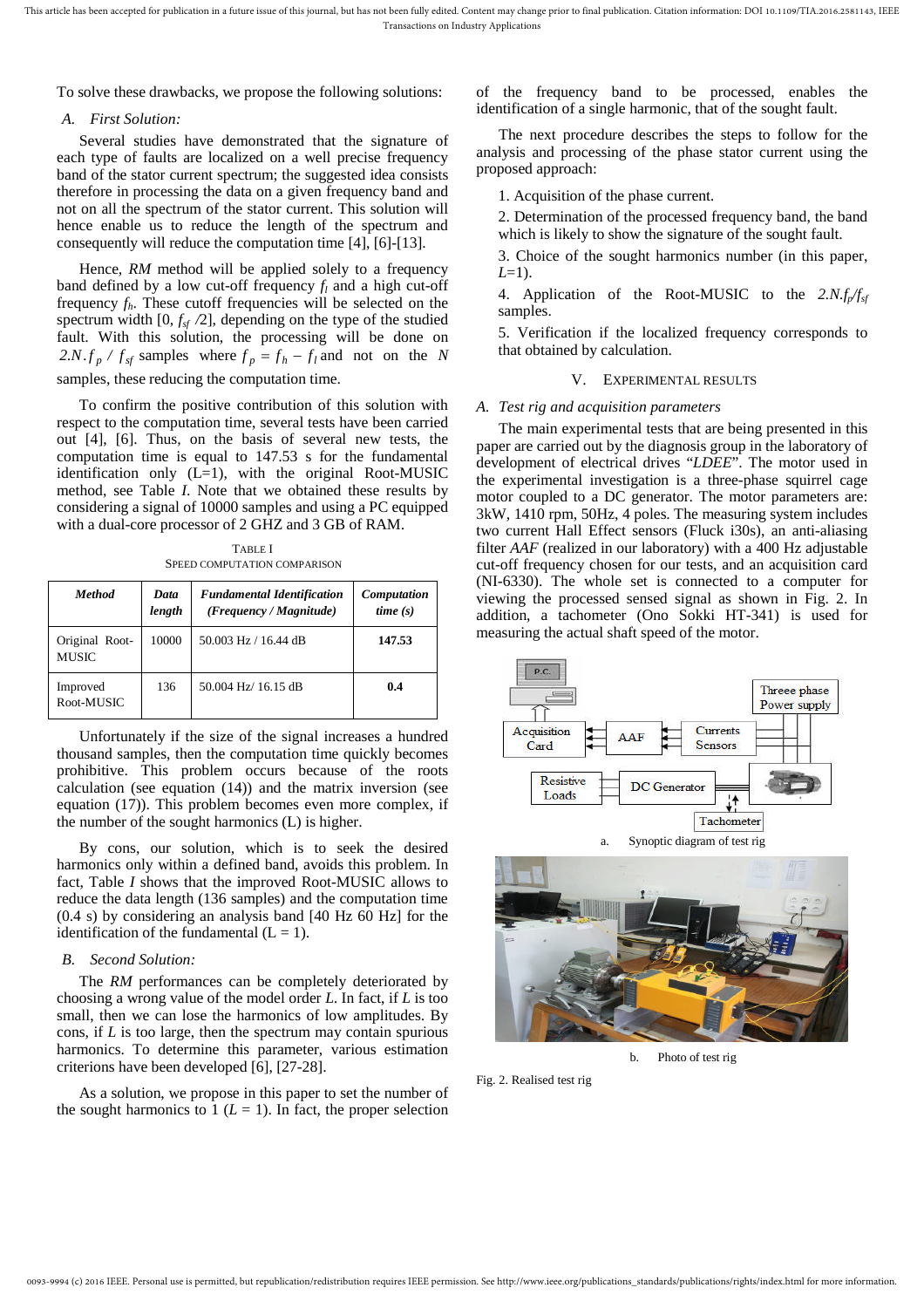All acquisitions were performed at 1440 rpm and in steady state. The acquisition time is of 40 seconds, with a sampling frequency of 3 KHz. In these conditions, the signal length is equal to 120000 samples and the frequency resolution is equal to 0.025 Hz.

The bearing in the motor to be diagnosed is of ball bearing type of reference 6205-ZZ "opposite side to coupling". The bearing specifications are:  $B_D = 7.835$  mm,  $C_D = 38.5$  mm,  $N_b = 9$ and  $\beta = 0$ . Fig. 3 illustrates the faults created in the bearings used in our experimental tests.



Fig.3. Artificial bearing faults. (a) and (b) Outer race fault (6mm and 3mm holes), (c) Cage and ball fault.

The bearing faults dealt with are artificially created by the Electrical Discharge Machining "EDM" in order to simulate the same situations as real ones. The holes dimensions are 6mm and 3mm in diameter and 2.5 mm in depth.

In this paper, we consider the hole of 03 mm diameter as an incipient fault:

- Compared with other holes and grooves made on other bearings in our laboratory ''for example 6mm diameter holes, breaks in the cage on 4mm, grooves on the outer ring 3mm across its width etc.''
- But, essentially, on the fact that the classical method of the PSD estimation by the periodogram technique, widely used in industry, is unable to detect any frequency signature of this hole of 03 mm diameter and of 2.5 mm depth, as we shall see it thereafter in this paper.

The various modes of operation performed to validate the diagnostic procedure are:

- Motor operation with healthy bearings,
- Motor operation with outer race fault (6 and 3 mm holes)
- Motor operation with cage fault,
- Motor operation with cage and balls faults

For a more reliable analysis and due to the randomness of the measured signals, several acquisitions were made for each operation.

Theoretically, the frequencies signatures of an outer race, cage and balls faults are determined by the geometric parameters of the bearing based on (1), (3), (4) and (5). The following table shows the frequencies signatures of each fault that may appear on the current spectrum at 1440 rpm  $(f<sub>r</sub>=24 Hz).$ 

TABLE II THEORETICAL BEARING FAULTS FREQUENCIES AT 1440 RPM AND K=1

| <b>Faults</b><br>frequencies | Lower sideband:<br>$f_{\text{hear}}(Hz) = f_s - f_v$ | Upper sideband:<br>$f_{\text{hear}}(Hz) = f_s + f_v$ |
|------------------------------|------------------------------------------------------|------------------------------------------------------|
| Outer race fault             | 36.02 Hz                                             | 136.02 Hz                                            |
| Cage fault                   | 40.44 Hz                                             | 59.55 Hz                                             |
| <b>Balls</b> fault           | 63.04 Hz                                             | 163.04 Hz                                            |

Knowing the theoretical frequency position of the bearing faults dealt with in this paper (see Table II), it is also necessary to choose properly the frequency bands to be analyzed, to detect experimentally these faults signatures. The choice of these bands must take into account possible variations of the load. Indeed, any load variation affects the mechanical frequency measured which affects of course the frequency positions of the bearing faults. The following two tables show the two extreme cases of the operating motor at very low load and overload.

TABLE III THEORETICAL BEARING FAULTS FREQUENCIES AT OVERLOAD: MOTOR SLIP 7% '' 23.25 HZ'' AND K=1

| <b>Faults</b><br>frequencies | Lower sideband:<br>$f_{\text{hear}}(Hz) = f_s - f_v$ | Upper sideband:<br>$f_{\text{hear}}(Hz) = f_s + f_v$ |
|------------------------------|------------------------------------------------------|------------------------------------------------------|
| Outer race fault             | 33.33 Hz                                             | 133.33 Hz                                            |
| Cage fault                   | 40.74 Hz                                             | 59.25 Hz                                             |
| <b>Balls</b> fault           | 59.51 Hz                                             | 159.51 Hz                                            |

TABLE IV THEORETICAL BEARING FAULTS FREQUENCIES AT VERY LOW LOAD: MOTOR SLIP 1% '' 24.75 HZ'' AND K=1

| <b>Faults</b><br>frequencies | Lower sideband:<br>$f_{\text{hear}}(Hz) = f_s - f_v$ | Upper sideband:<br>$f_{\text{hear}}(Hz) = f_s + f_v$ |
|------------------------------|------------------------------------------------------|------------------------------------------------------|
| Outer race fault             | 38.70 Hz                                             | 138.70 Hz                                            |
| Cage fault                   | 40.14 Hz                                             | 59.85 Hz                                             |
| <b>Balls</b> fault           | 66.58 Hz                                             | 166.58 Hz                                            |

Based on the tables (III) and (IV), if we are interested in tracking faults harmonics according to the ''lower sideband'' then we will choose the following frequencies bands analysis:

- [30 Hz, 45 Hz] to search for the outer ring faults and the cage faults.
- [55 Hz, 70 Hz] to search for the balls faults.

If by cons, we are interested in monitoring faults harmonics according to the ''upper sideband'', then we must choose the following frequencies bands analysis:

- $\bullet$  [130 Hz, 145 Hz] to search for the outer ring faults.
- [55 Hz, 70 Hz] to search for the cage faults.
- [155Hz, 170 Hz] to search for the balls faults.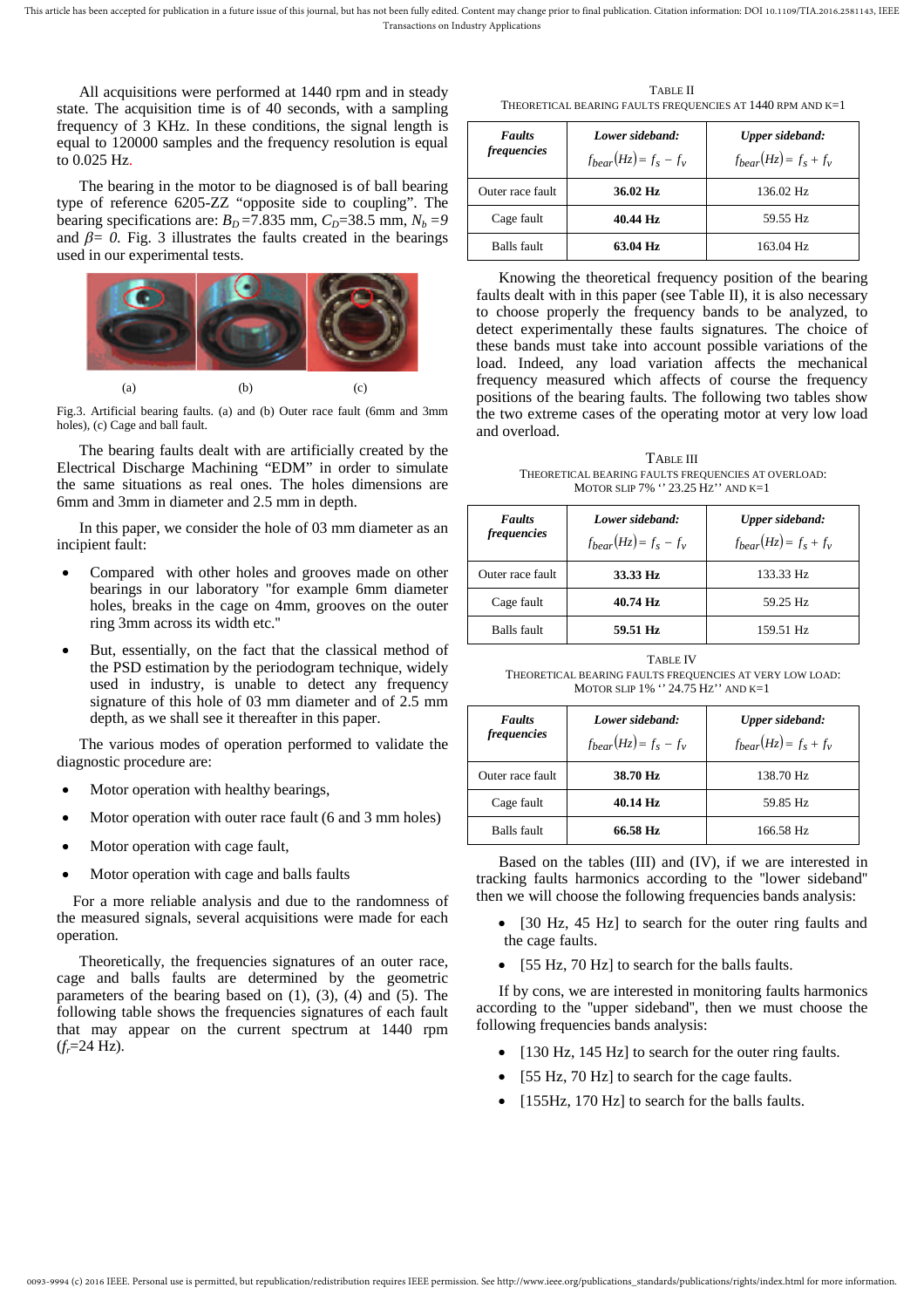Note that the choice of these frequencies bands takes into account the entire range of possible load variations to enable the diagnosis of the three types of faults treated. In addition, by choosing these frequencies bands, we avoid the known strong harmonics such as slot harmonics, third harmonic or the fundamental that can hide the sought fault harmonic. Thus, in this paper, we have chosen the lower sideband for these bearing faults diagnosis.

In this paper, we analyzed only the first Lower Sideband (for  $k = 1$ ). We would have been able to also choose to analyze the first Upper Sideband (for  $k = 1$ ). As we can also analyze other bands ( $k = 2, 3, \ldots$ ). The choice of the band does not affect diagnostic reliability knowing that the frequency signature of the bearing fault appears on the entire current spectrum depending on the chosen variable k (see (5)).

# *B. Motor operation with healthy bearings*

In these first tests, we will analyze the stator current in the case where the two bearings "the opposite side to coupling and the coupling side" are healthy.

To note, what we call healthy bearing in this paper, it is a bearing that does not present any visually apparent faults. This does not exclude the existence of imperfections related to either its manufacturing phase or to the existence of scratches associated with its use.

This first identification step is very important and necessary, because all the next set of tests are going to be compared to that first identification step known as 'the reference step'. Fig. 4 shows the results obtained by the classical *PSD* at 1440 rpm. We can notice that except the fundamental, no other significant harmonic appears on the two selected frequencies bands.



Fig.4. Stator current analysis by classical *PSD* method - Healthy bearings-

In the light of these first results, we remark that there is no particular harmonic presence in the spectrum this confirms that our bearings are healthy.

By cons, by analyzing the stator current with improved *RM* method, we note that on the first frequency band (Fig.5.a), the appearance of a harmonic of frequency 36.59 Hz and magnitude -36.97 dB.



b. Analysis on the frequency band [55Hz 70 Hz]

Fig.5. Stator current analysis by *RM* method - healthy bearings-

Comparing this result with Table II, we can suppose that this harmonic represents an anomaly or a simple scratch on the outer race of the bearing, supposed to be healthy ''. The presence of this scratch can be explained by the repetitive process of the assembly/disassembly of the bearing during the various tests (several dozen experiments carried with the same bearing). Indeed, the outer race is the part of the bearing which is most exposed to a failure with regard to its geometrical position. This scratch can be also considered to be an incipient fault.

Furthermore, on the second frequency band (Fig.5.b), there is the appearance of a harmonic of frequency 69.13 Hz. The existence of this harmonic is due to the number L chosen for our algorithm. This harmonic can be considered insignificant given its magnitude (-47.48 dB).

#### *C. Motor operation with outer race fault*

In this second set of tests. Fig.6 represents graphically the obtained experimental results by the classical *PSD* method for the case of an outer race fault. According to table II, the harmonic characterizing the fault of the outer race should appear at a frequency of 36.02 Hz, which is on the first selected frequency band.

According to Fig. 6.a, we find that this method shows a very low harmonic at 36.6 Hz, in the case of a 6 mm hole on the outer race of the bearing. Fig. 6.b shows that the conventional method of the *PSD* is unable to identify the frequency signature of sought fault.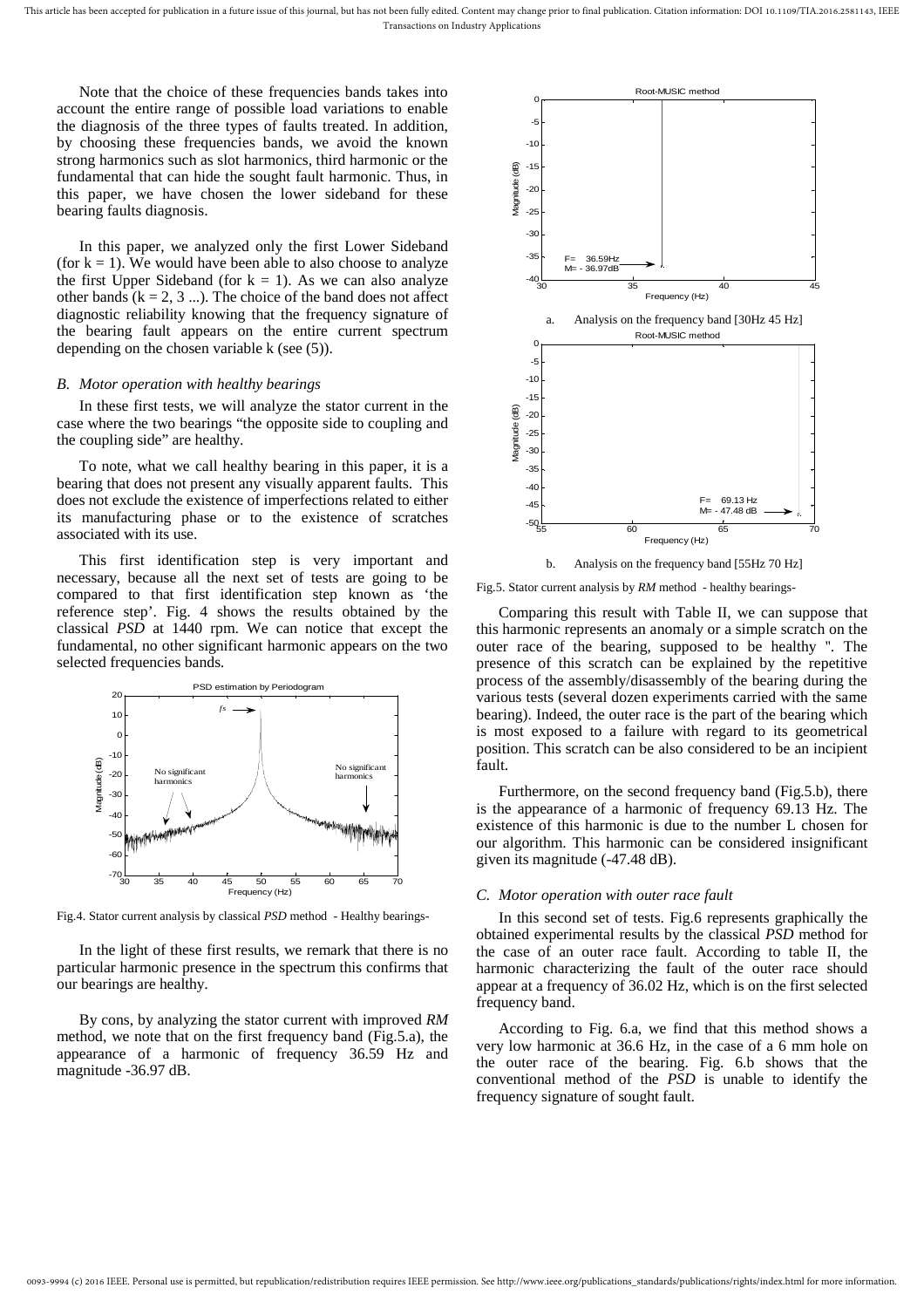

Fig.6. Stator current analysis by classical *PSD* method - Outer race fault -



Fig.7. Stator current analysis by *RM* method - Outer race fault –

Otherwise, the *RM* method can identify the frequency signature of the sought fault, namely 36.84 Hz for the case of a 6mm hole and 36.37 Hz for the case of a 3mm hole as shown in Fig.7. Note that this slight difference between the theoretical frequency (36.02 Hz) and those obtained (36.84 Hz and 36.37 Hz) is probably linked to a slight variation of the motor mechanical speed. Furthermore, the assumption we made about the existence of an early crack of the outer race (see section V.B) is justified since the magnitude of this harmonic increases with the cases studied:

- Supposed healthy (36.59Hz, -36.97 dB) (see Fig.5.a)
- A 3mm hole (36.37 Hz, -27.09 dB) (see Fig.7.b)
- A 6mm hole (36.84Hz, -21.02 dB) (see Fig.7.a).

In the light of these results, we can say that Root-MUSIC with the proposed improvements, allows not only to detect incipient faults but especially to monitor their evolutions as shown in Fig. 8:



Fig.8. Severity Factor of the outer race fault

## *D. Motor operation with cage fault*

The following figures represent graphically the obtained experimental results by both the classical *PSD* and *RM* methods for the case of a cage fault.



Fig.9. Stator current analysis by classical *PSD* method - Cage fault-

From Fig.9, we find that the classical method of the *PSD* by Periodogram is still unable to identify the frequency signature of the sought fault which is supposed to appear, according to Table II, at the frequency of 40.44 Hz. This result was predictable given the diameter of the hole.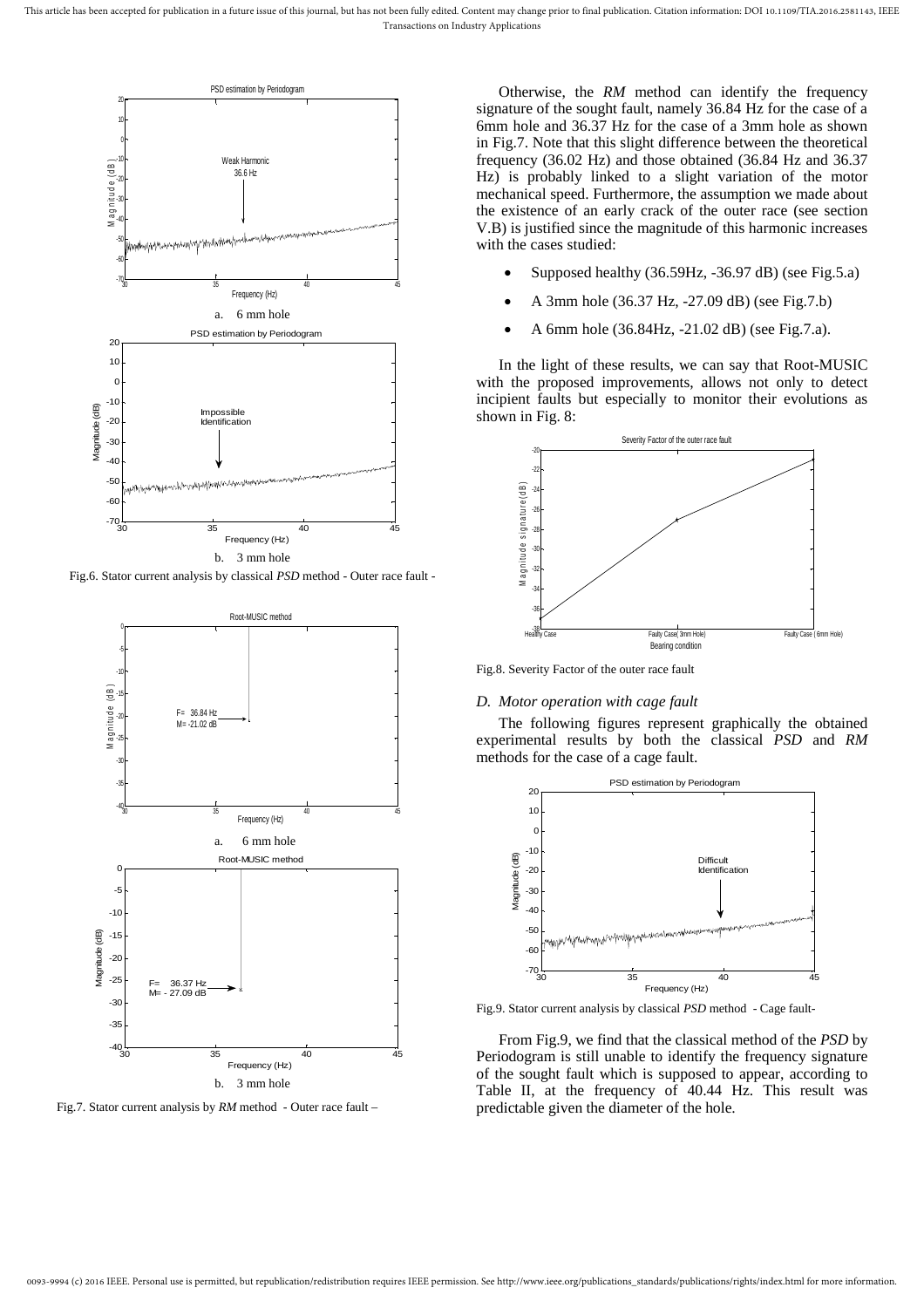

Fig.10. Stator current analysis by *RM* method - Cage fault-

Otherwise by using the *RM* method, see Fig.10, we can note that this technique arrives at estimating not only the sought harmonic over the specified frequency band but also exhibiting this harmonic in a very clear manner to be easily detectable (39.86 Hz).

#### *E. Motor operation with cage and balls faults*

In these last tests, we will see the effectiveness of the *RM* method with the proposed solutions in the case of a double fault: fault of the cage and the ball at the same time. From Fig. 11, we see that classical *PSD* method is unable to diagnose the two types of faults on the two selected frequencies bands (Fig.11.a and Fig.11.b). Again, this finding was predictable given the size of the holes made.



Fig.11. Stator current analysis by classical *PSD* method - Cage and Balls faults-

![](_page_7_Figure_8.jpeg)

Fig.12. Stator current analysis by *RM* method - Cage and Balls faults-

Fig. 12 shows us the sought harmonics over the specified frequencies bands (Fig12.a and Fig12.b) by using the *RM* method. We notice that these harmonics reflect well the cage and ball faults presence in comparison to the obtained theoretical frequencies (see table II).

In fact, Fig. 12.a shows the frequency signature of the cage fault (40.94 Hz), and the Fig. 12.b gives us the signature of the balls fault (63.74 Hz). This slight difference between the theoretical values and that obtained is certainly due to the error on the measurement of the mechanical speed by the tachometer or to a slight variation of the motor mechanical speed.

We notice again, that the obtained results by the use of the RM method are very exploitable. In fact, we can easily note that this technique presents a very good identification (good estimation of frequencies and magnitudes) of all the sought harmonics over the specified frequencies bands.

In the light of the results obtained, we can say that this method can be applied to real cases, provided to properly define the frequency band to be analyzed which likely shows the frequency signature of the sought fault. Because it is well known that each fault has a particular signature localized at a particular frequency.

Finally, we can mention another advantage of the improved Root-MUSIC compared to the classical method of the PSD estimation by the Periodogram technique aside from the frequency resolution and the spectrum clarity. Indeed, the classical method gives a spectral expanded, and it is the user who has to search the frequency signature representing the